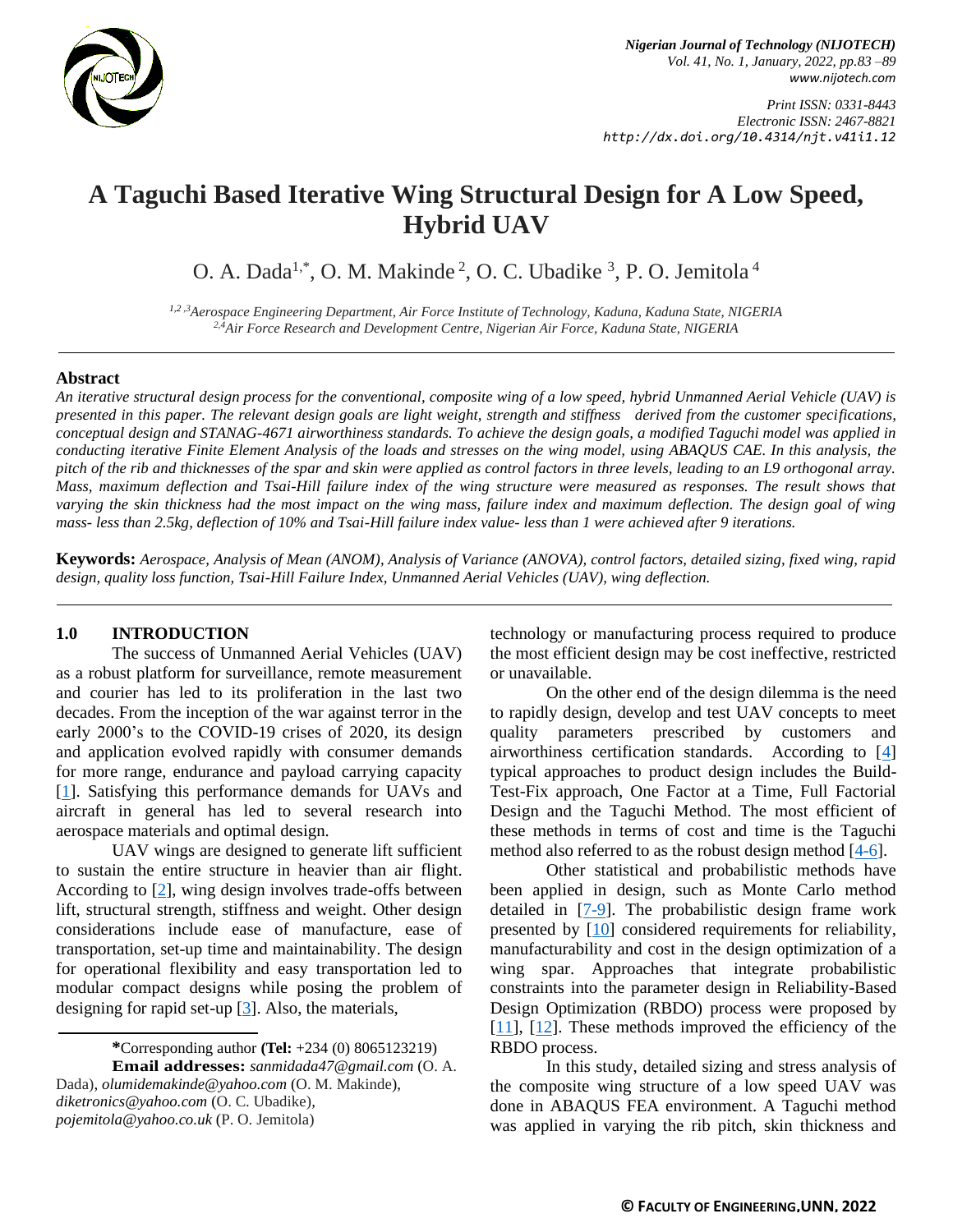spar thickness. For each iteration the wing mass, maximum deflection and failure index were measured as responses.

# **2.0 THEORETICAL BACKGROUND**

The approach is based on methods developed by Genichi Taguchi for improving the quality output of manufacturing processes and for determining the impact of variations on the outcome of a design process [\[4\]](#page-5-3), [\[5\]](#page-5-9). Taguchi evaluates the quality of a product based on the variance observed between the response (quality characteristics) measured and the target, expressed as a quality loss function:

$$
Q = 10 \log 10 \left[ \frac{\mu^2}{\sigma^2} \right] \tag{1}
$$

where  $\mu$  is the desired quality characteristic and  $\sigma^2$ is the variance. The ratio of the square of the response to the variance is referred to as the signal-to-noise ratio (SNR) [\[5\]](#page-5-9).

In the design of experiments, Orthogonal Arrays (OA), are derived as smaller sample representation of the entire sample space based on the degree of freedom [\[13\]](#page-6-1), [\[14\]](#page-6-2). Interpretation of the result is done statistically by Analysis of Mean (ANOM) [\[14\]](#page-6-2), [\[15\]](#page-6-3) and Analysis of Variance (ANOVA) to determine optimum combinations of variables and the factor having most contribution to the outcomes.

In this research, the quality characteristics of the wing were selected as mass, failure Index and maximum deflection. Rib thickness was fixed, while skin thickness, spar thickness and rib pitch were varied as control factors in 3 levels or variation.

# **3.0 FINITE ELEMENT ANALYSIS MODEL DEVELOPMENT**

The model is a fixed wing for a UAV with Maximum Take Off Mass (MTOM) of 25kg. It is expected to cruise at  $22ms^{-1}$  at an altitude of  $3,048m$ . With a wing mass budget of 2.5kg, the wing is in 3 modules of 1100mm length, summing to 3300mm span. Table1 shows relevant parameters of the fixed wing.

|  | Table 1: Conceptual model of the Fixed wing |  |  |  |
|--|---------------------------------------------|--|--|--|
|--|---------------------------------------------|--|--|--|

| <b>Parameter</b> | Unit             | <b>Value</b> |
|------------------|------------------|--------------|
| <b>MTOM</b>      | Kg               | 25           |
| <b>OEM</b>       | Kg               | 20           |
| <b>Wing Mass</b> | Kg               | 2.5          |
| Planform Area    | m <sup>2</sup>   | 0.9          |
| Airfoil          |                  | MH-32        |
| Root chord       | m                | 0.32         |
| Tip chord        | m                | 0.176        |
| Span             | m                | 3.3          |
| Cruise speed     | $ms^{-1}$        | 22           |
| Maximum Speed    | $\text{ms}^{-1}$ | 30           |
| Cruise Altitude  | m                | 3,048        |

Figure 1 shows the plan view of a hybrid UAV. In this configuration, a boom passes through the central wing module. It carries 4 Vertical Take Off and Landing (VTOL) motors and connects the V-tail to the wing.



**Figure 1:** Hybrid UAV wing configuration

#### *3.1 Materials Selection*

The considerations for material selection were tensile strength to weight ratio, stiffness to weight ratio, and resistance to corrosion. In this regard, carbon fiber and foam composites are the materials of choice for design of UAVs. In this study, the aerospace composite materials adopted are as detailed in Table 2.

| <b>Mechanical Property</b>   | Unit | Hexply8552 Wing Skin | <b>AS4/3501-6 Spar &amp; Ribs</b> |
|------------------------------|------|----------------------|-----------------------------------|
| Longitudinal Young's Modulus | GPa  | 172                  | 181.9                             |
| Transverse Young's Modulus   | GPa  | 10                   | 11.4                              |
| Longitudinal Shear Modulus   | GPa  |                      | 8.6                               |
| Poissons Ratio               |      | 0.3                  | 0.224                             |

**Table 2:** Mechanical properties of the materials

Nigerian Journal of Technology (NIJOTECH) Vol. 41, No. 1, January 2022.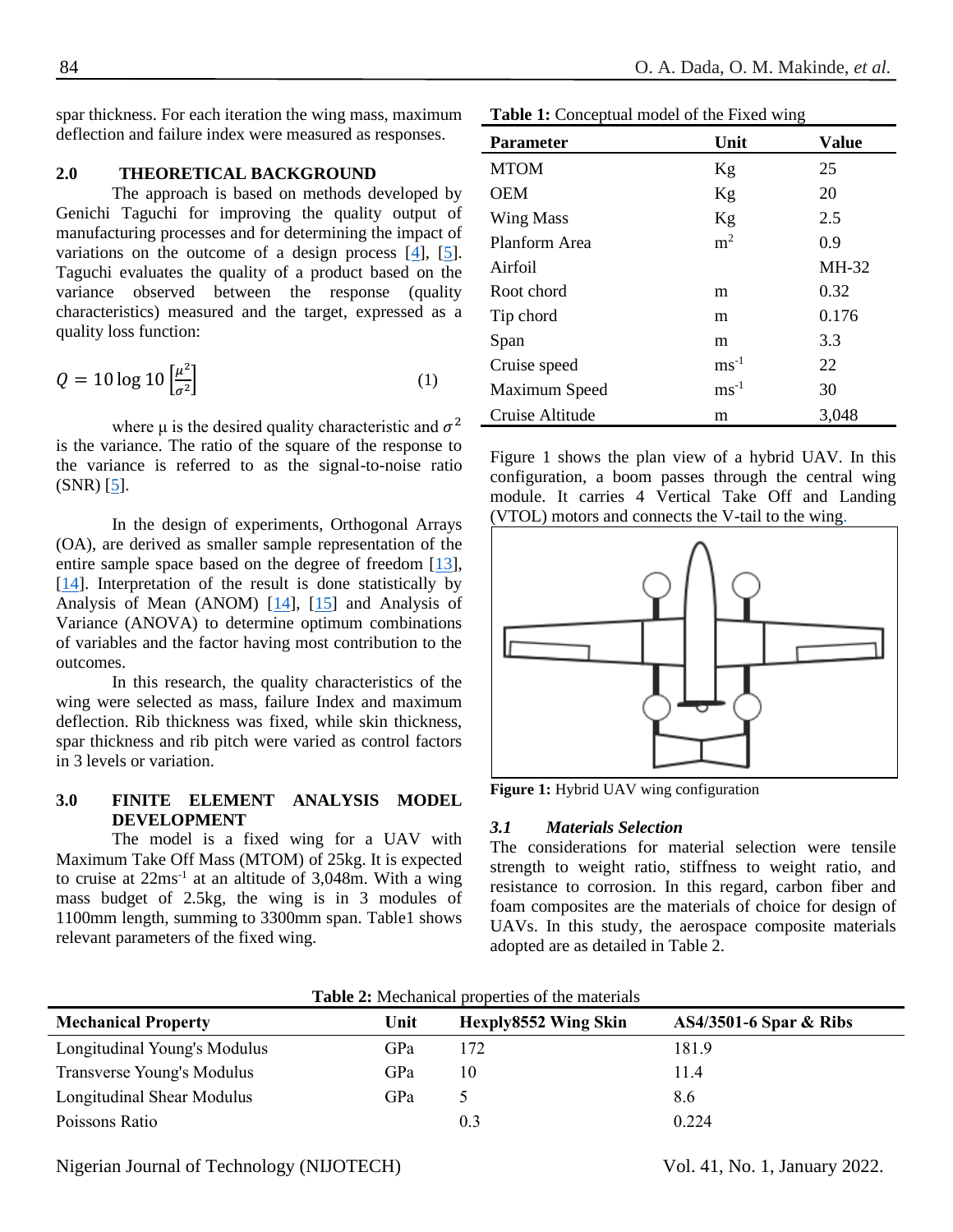| <b>Mechanical Property</b>        | Unit      | Hexply8552 Wing Skin | <b>AS4/3501-6 Spar &amp; Ribs</b> |
|-----------------------------------|-----------|----------------------|-----------------------------------|
| Longitudinal Tensile Strength     | MPa       | 3039                 | 3200                              |
| Longitudinal Compressive Strength | MPa       | 1669                 | 2200                              |
| Transverse Tensile Strength       | MPa       | 50                   | 64.3                              |
| Transverse Compressive Strength   | MPa       | 250                  | 232                               |
| <b>Shear Strength</b>             | MPa       | 79                   | 45.7                              |
| Ply Thickness                     | mm        | 0.125                | 0.184                             |
| Density                           | $Kg/mm^3$ | 1580                 | 1700                              |

Source [\[16\]](#page-6-4)

# *3.2 Wing Layout and Sizing*

Idealizing the wing as a single unit, the FEA model was created as a semi wing span with a single spar placed at 30.2% of the wing chords in order to achieve the maximum spar height for the airfoil section. A false spar placed at 68% of the chord provides support for aileron hinge reactions. For an initial design baseline, span-wise positioning of ribs was at wing tip, wing root and 1100mm from wing tip. The Initial spar, rib and skin thickness was set at 1mm as shown in Table 3.

**Table 3:** Initial structural member sizes

| <b>Structual Member</b> | Ply thickness (mm) | Layup           | Thickness (mm) |
|-------------------------|--------------------|-----------------|----------------|
| Spar                    | 0.125              | $[0,45,90,0]$ s |                |
| Skin                    | 0.125              | $[0,45,90,0]$ s |                |
| Ribs                    | 0.125              | $[0,45,90,0]$ s |                |
| False Spar              | 0.125              | $[0,45]$ s      | 0.5            |

# *3.3 Ultimate Load and Boundary Conditions*

At 3.8g pull down manoeuver, a critical load of 570N, was derived using steps detailed by [\[17\]](#page-6-5), and STANAG 4671 airworthiness certification standard. This was applied at the wing tip of the semi span model, while 27N boom reaction was applied at the point of boom-wing interface as seen in Figure 2. The wing root was fixed such that the wing semi span is cantilevered.



**Figure 2:** Baseline semi-span model

## **4.0 FINITE ELEMENT ANALYSIS**

*4.1 Application of Taguchi in the FE Analysis* To achieve a robust design, quality parameters adopted as design factors were mass M, Tsai-Hill Failure Index F.I and deflection as % of semi span δ. These were evaluated against design targets below:

| $M_0 = 2kg$ ,           | Design brief; $\leq$ 2.5kg [18] |
|-------------------------|---------------------------------|
| $F.I_0 = 0.8$ .         | Standard; $< 1.0$ [19]          |
| $\delta_0 = 0.1$ or 10% | Standard; 5% to 15% [20]        |

The matching signal to noise SN ratios for the  $i<sup>th</sup>$ quality response are expressed as

$$
\eta = -10 \log_{10} (M_i - M_o)^2 \tag{2}
$$

$$
\eta = -10 \log_{10} (F. I_i - F. I_o)^2 \tag{3}
$$

$$
\eta = -10 \log_{10} (\delta_i - \delta_o)^2 \tag{4}
$$

These equations are adapted forms of Taguchi model for 'the smaller the better' SN ratios detailed by [\[4\]](#page-5-3), [\[5\]](#page-5-9).

To set up the analysis, 3 control factors varied in 3 levels were set so as to limit the tests to 9 iterations. Table 4 shows the design factors and levels while the resulting L9 orthogonal array obtained using the array described in [\[4\]](#page-5-3) is shown in Table 5.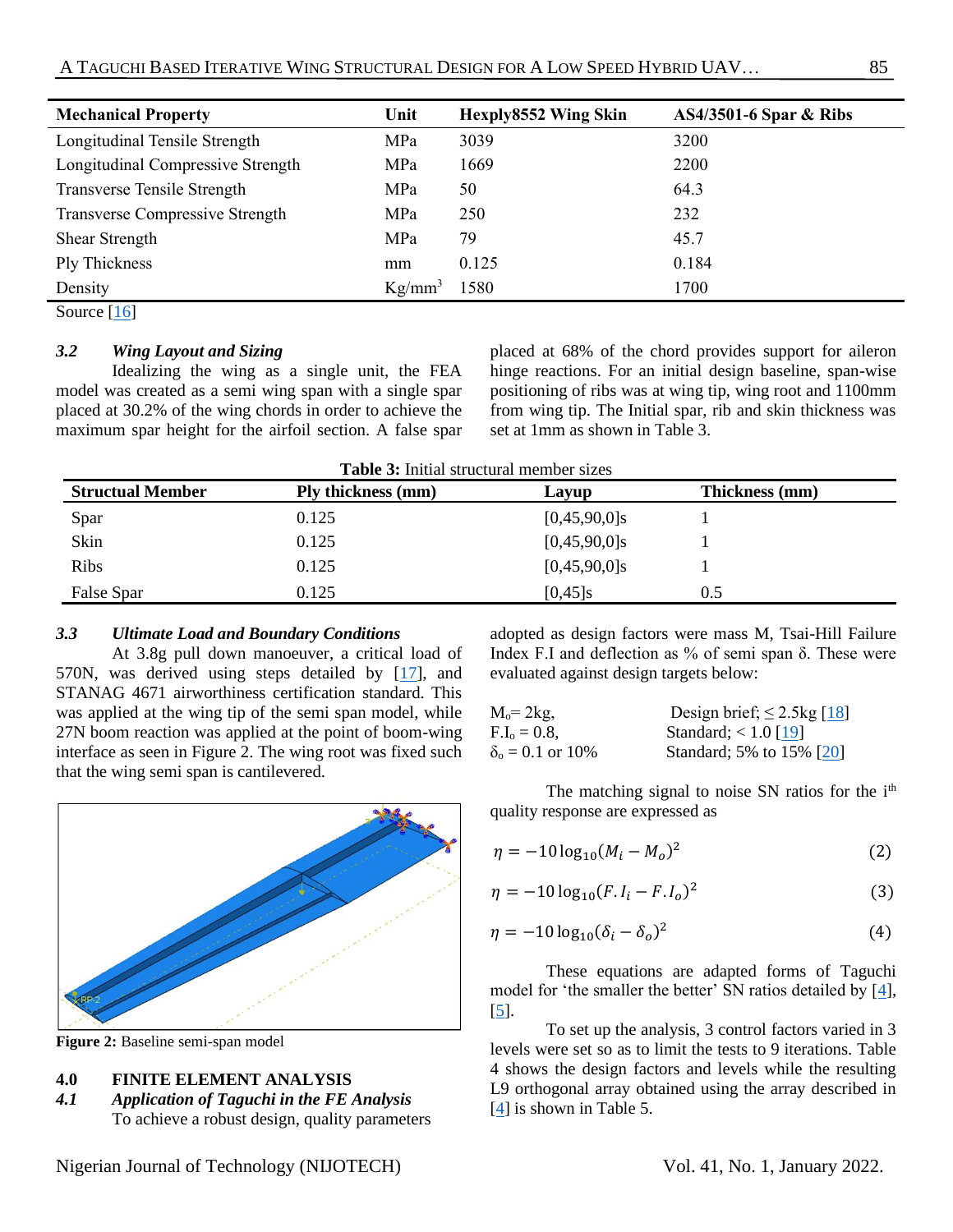Similarly, for the spar at Level 1,

$$
SN_{L1-spar} = \frac{1}{3} \sum n_{L1-spar}
$$
  

$$
SN_{L1-spar} = \frac{1}{3} (7.6 + 11.18 + 40.92)
$$

 $SN_{L1-spar}$  =20db

#### **5.0 RESULTS AND DISCUSSIONS**

Table 6 and 7 show the responses and SN ratio for each of the FEA iterations.

Higher SN ratios indicate a lower gap between the actual response and the desired value.

|     | <b>Table 6:</b> Response of the FEA |                    |                   |                          |  |
|-----|-------------------------------------|--------------------|-------------------|--------------------------|--|
|     |                                     | <b>FEA Results</b> |                   |                          |  |
| FE. | <b>Analysis</b>                     |                    | <b>Max</b>        |                          |  |
| No. |                                     |                    | <b>Deflection</b> | <b>Mass</b>              |  |
|     |                                     | F.I                | (mm)              | $\left(\text{kg}\right)$ |  |
| 1   |                                     | 0.383              | 79.8              | 3.22                     |  |
| 2   |                                     | 0.398              | 82.83             | 3.1                      |  |
| 3   |                                     | 0.397              | 83.56             | 3.04                     |  |
| 4   |                                     | 0.524              | 87.23             | 2.44                     |  |
| 5   |                                     | 0.53               | 88.36             | 2.48                     |  |
| 6   |                                     | 0.466              | 89.71             | 2.36                     |  |
| 7   |                                     | 0.791              | 156.9             | 1.77                     |  |
| 8   |                                     | 0.947              | 165.1             | 1.7                      |  |
| 9   |                                     | 0.991              | 163.4             | 1.74                     |  |

#### **Table 7:** Signal to Noise Ratio

**SN Ratio (db)**

| FE                     | $51$ v Kalio (ud) |             |         |  |  |
|------------------------|-------------------|-------------|---------|--|--|
| <b>Analysis</b><br>No. | F.I               | <b>Mass</b> |         |  |  |
| 1                      | 7.60              | 25.74       | $-1.73$ |  |  |
| $\overline{2}$         | 7.92              | 26.06       | $-0.83$ |  |  |
| 3                      | 7.89              | 26.13       | $-0.34$ |  |  |
| 4                      | 11.18             | 26.53       | 7.13    |  |  |
| 5                      | 11.37             | 26.66       | 6.38    |  |  |
| 6                      | 9.53              | 26.81       | 8.87    |  |  |
| 7                      | 40.92             | 46.18       | 12.69   |  |  |
| 8                      | 16.65             | 84.35       | 10.46   |  |  |
| 9                      | 14.38             | 60.27       | 11.63   |  |  |

The  $7<sup>th</sup>$  analysis presents results with the highest signal to noise ratio for F.I and mass responses (Table 7), while the highest SN ratio for deflection was recorded in the  $8<sup>th</sup>$ . This is a strong indication that the desired solution

**Table 4.** Control factors and level

| <b>Control Factors</b> |      | <b>Levels</b> |     |
|------------------------|------|---------------|-----|
|                        |      |               |     |
| Skin thickness (mm)    |      | 0.75          | 0.5 |
| Spar thickness (mm)    |      | 0.75          | 0.5 |
| Rib pitch (mm)         | 200. | 400           | 500 |

| Table 5: L9 Orthogonal Array                                         |           |           |                      |  |  |
|----------------------------------------------------------------------|-----------|-----------|----------------------|--|--|
| <b>Control Factors</b><br><b>Experimental</b><br>Skin<br><b>Spar</b> |           |           |                      |  |  |
| run number                                                           | thickness | thickness | <b>Pitch</b><br>Rib. |  |  |
|                                                                      | (mm)      | (mm)      | (mm)                 |  |  |
|                                                                      |           |           | 200                  |  |  |
| 2                                                                    | 1         | 0.75      | 400                  |  |  |
| 3                                                                    |           | 0.5       | 500                  |  |  |
| 4                                                                    | 0.75      |           | 500                  |  |  |
| 5                                                                    | 0.75      | 0.75      | 200                  |  |  |
| 6                                                                    | 0.75      | 0.5       | 400                  |  |  |
|                                                                      | 0.5       |           | 400                  |  |  |
| 8                                                                    | 0.5       | 0.75      | 500                  |  |  |
| 9                                                                    | 0.5       | 0.5       | 200                  |  |  |

Mean signal to noise ratio of the responses for each control factor is modelled as:

$$
SN_{Li-skin} = \frac{1}{3} \sum \eta_{Li-skin}
$$
 (5)

$$
SN_{Li-spar} = \frac{1}{3} \sum \eta_{Li-spar} \tag{6}
$$

$$
SN_{Li-rib} = \frac{1}{3} \sum n_{Li-pitch}
$$
 (7)

Where  $\eta_{Li}$  is the signal to noise ratio of the FE analysis in which the ith level was applied. This was computed for the responses F.I, M and δ.

A sample calculation for F.I is given below by referring to Table 5 and 7.

$$
SN_{L1-skin} = \frac{1}{3} \sum \eta_{L1-skin}
$$

$$
SN_{L1-skin} = \frac{1}{3} (7.6 + 7.92 + 7.89)
$$

 $SN<sub>L1-skin</sub> = 7.8db$ 

This value is shown in the mean SNR chart in Fig. 3 for the skin at Level 1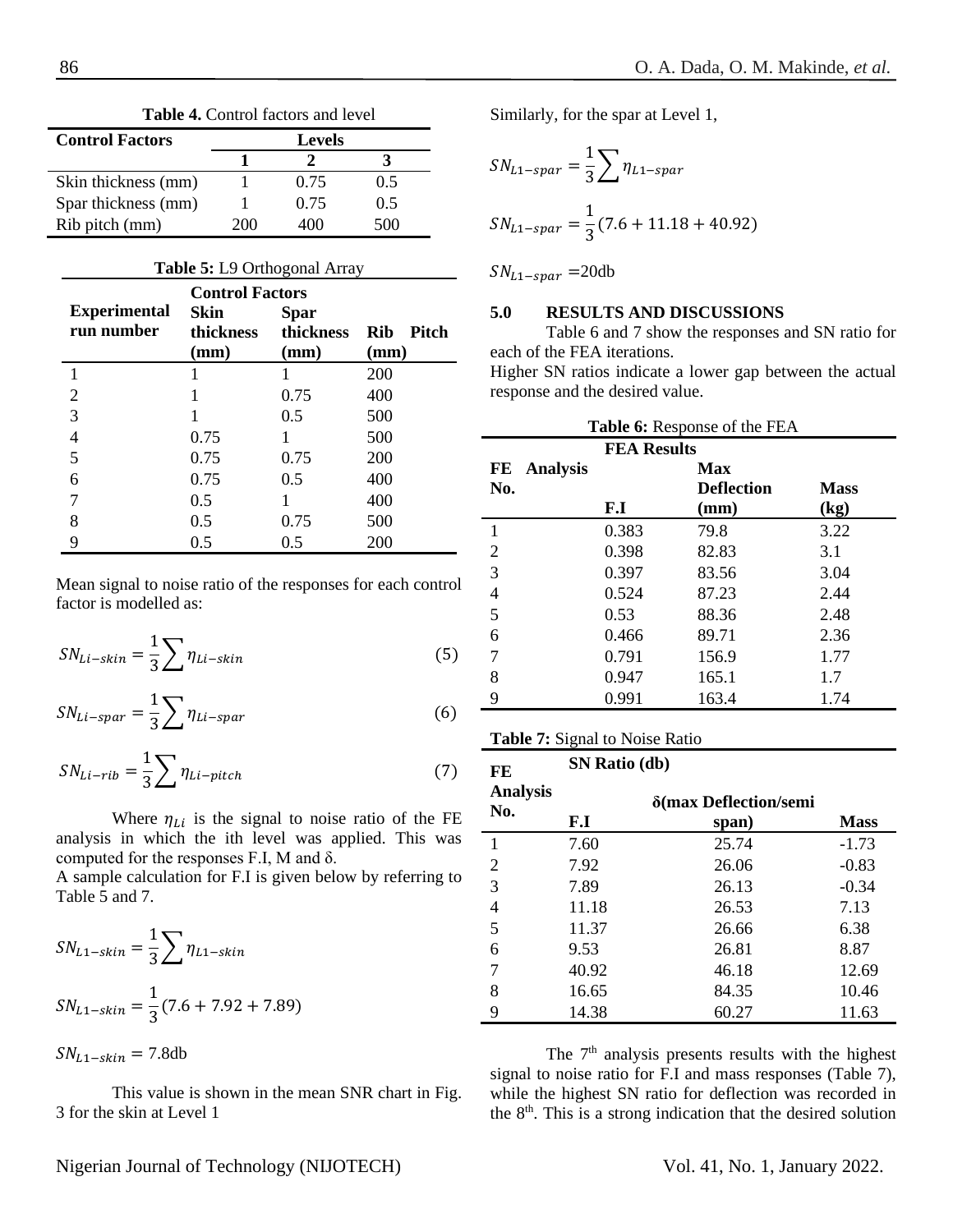set for skin thickness, spar thickness and rib pitch exist within the neighborhood of the combinations of control factors and levels used in FE analysis no. 7 and 8. To further aid the determination of the final design, the mean SN ratios for the design control factors were considered (Figure 3, 4 and 5).



**Figure 3:** Mean Signal-Noise Ratio for F.I response







**Figure 5:** Mean Signal-Noise Ratio for full Span Wing Mass

From the charts of the mean SN ratio, the thickness of the skin is shown to have the most significant impact on the Tsai-Hill failure index (Figure 3), maximum wing deflection (Figure 4) and wing mass (Figure 5). Next is the spar thickness, while the pitch of the rib has the least impact on the responses. This result is consistent with previous findings [\[21\]](#page-6-9).

Level 3 skin thickness and Level 1 spar thickness gives high mean SN ratios for Tsai-Hill failure index. These levels where chosen for the final model. The highest rib pitch mean SN ratio is observed as about 45db under deflection at Level 3 (Figure 4), hence this was retained for the final design.

|  |  |  |  |  |  |  | Table 8: Final design values for the wing structure |
|--|--|--|--|--|--|--|-----------------------------------------------------|
|--|--|--|--|--|--|--|-----------------------------------------------------|

| Control<br>factor | Level | <b>Design Value</b><br>(mm) |
|-------------------|-------|-----------------------------|
| Skin<br>thickness | 3     | 0.5                         |
| Spar<br>thickness |       |                             |
| Rib pitch         |       | 500                         |

A FE analysis to evaluate the response of the selected design was conducted. The final design has a Failure Index of 0.92, percentage deflection of 9.5% and wing mass of 1.75kg. The model and final results are shown in figures 6, 7 and 8.



**Figure 6:** Model for final design FE Analysis

The results obtained demonstrate the suitability of applying Taguchi method in the design of UAV wing structures which by extension can be applied in the design of tail planes and fuselage. However, in order to simplify the method, the impact of variations in ply angles as thicknesses were varied across the 3 levels was not studied. This may affect the result.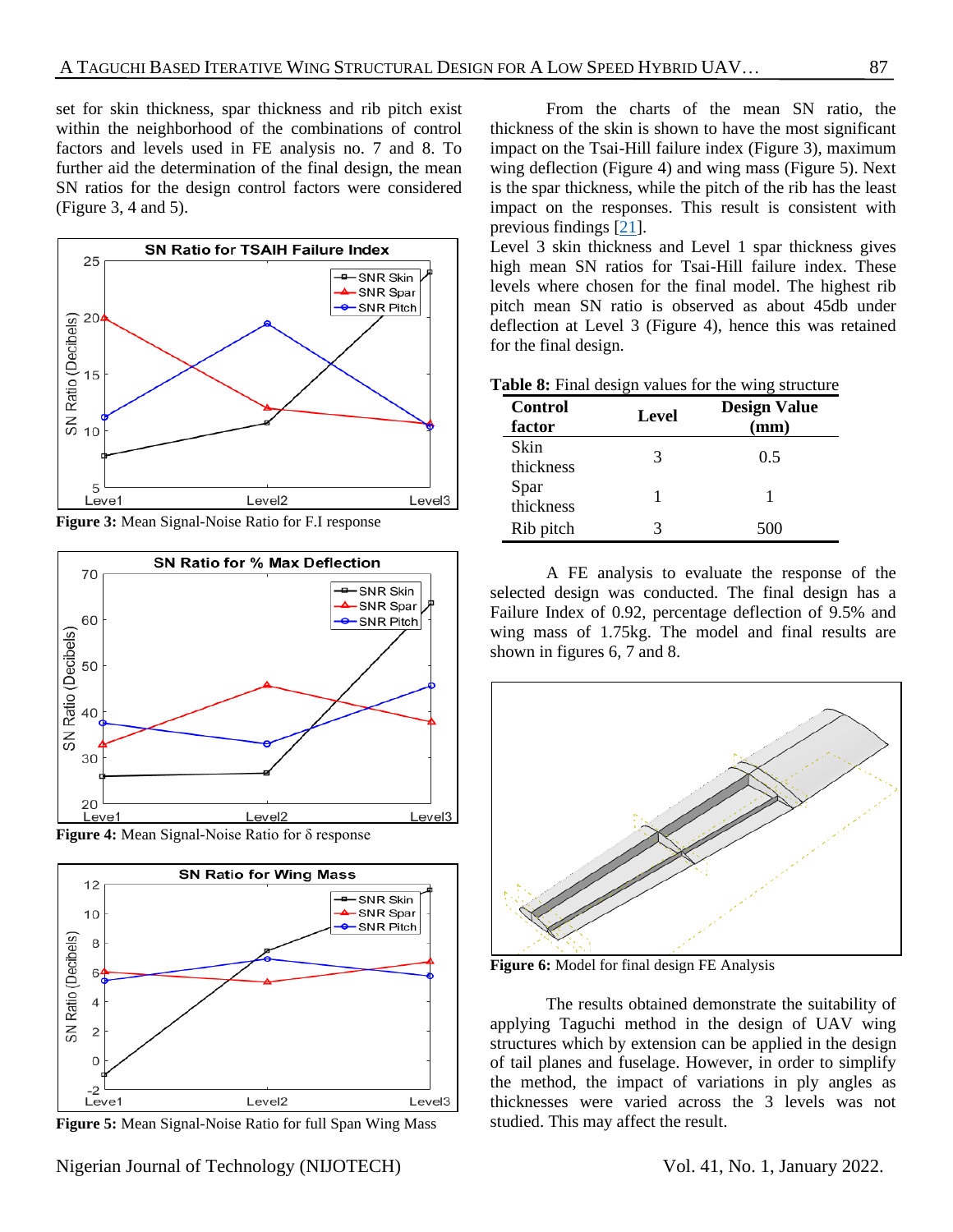$+1.575e+02$ <br> $+1.444e+02$  $+1.312e+02$ +1.181e+02  $312e + 01$ 0.000e+00+

**Figure 7:** Magnitude of Wing Deflection -Max 157.5mm



**Figure 8:** Tsai-Hill Failure Index- Max at 0.92

| <b>Table 9: FEA Results for Final Wing Design</b> |  |  |  |
|---------------------------------------------------|--|--|--|
|---------------------------------------------------|--|--|--|

|               | F.I  | <b>Max Deflection</b><br>$(\mathbf{mm})$ | 0     | <b>Mass</b><br>(kg) |
|---------------|------|------------------------------------------|-------|---------------------|
| Actual        | 0.92 | 157.5                                    | 9.5%  | 1.75                |
| <b>Target</b> | 0.80 | 165.0                                    | 10.0% | 2.00                |
|               |      |                                          |       |                     |

## **6.0 CONCLUSION**

A 3 factor, 3-level Taguchi Method, adapted to the design of the wing structure of a low speed UAV was presented. Finite Element Analysis conducted on models of the 9-step iterations showed that plausible results for structural design targets were achieved within the 9 steps as opposed to infinite iterations of a build-test-fix approach or 27 iterations for a full factorial design approach. This becomes relevant in the industry for rapid design, testing and deployment of UAVs that meet certain customer and certification requirements. A consequent result of this approach is the savings in computational time and cost. For further research, the authors recommend a study on the

impact of varying the ply angles as a control factor on the design response.

#### **ACKNOWLEDGEMENT**

This research was supported by the Nigerian Air Force, and the Tertiary Education Trust Fund under the Institutional Based Research (IBR) grant 2019.

#### **REFERENCES**

- <span id="page-5-0"></span>[1] Hashim, A.S., & Patte, G. "What is that buzz? The rise of drone warfare, International Centre for Political Violence and Terrorism Research," *Counter Terrorist Trends and Analyses*, 4(9), 2012, pp. 8-13
- <span id="page-5-1"></span>[2] Długosz, A. and Klimek, W. "The optimal design of UAV wing structure," *AIP Conference Proceedings,* 2018.
- <span id="page-5-2"></span>[3] Cooper, E. "Modularity in design," *ECE Senior Capstone 2018 Tech Notes*, Tufts University, 2018.
- <span id="page-5-3"></span>[4] Athreya, S. and Venkatesh, Y.D. "Application of Taguchi method for optimization of process parameters in improving the surface roughness of lathe facing operation*," International Refereed Journal of Engineering and Science (IRJES),* 1(3), 2012, pp.13-19.
- <span id="page-5-9"></span>[5] Rao, S., Samant, P., Kadampatta, A. and Shenoy, R. "An overview of Taguchi method: evolution, concept and interdisciplinary applications," *International Journal of Scientific & Engineering Research*, 4(10), 2018.
- <span id="page-5-4"></span>[6] Yu, Y., Min, W., Haibo, W. and Lin, H. "Design and optimization of press bend forming path for producing aircraft integral panels with compound curvatures," *Chinese Journal of Aeronautics*, 2010.
- <span id="page-5-5"></span>[7] Keski-Rahkonen, K. "Probabilistic framework for product design optimization and risk Management," *IOP Conf. Ser.: Mater. Sci. Eng.*, 2018.
- [8] Soydemir, E. and Petratos, P. "Monte Carlo Analysis: An Application to Aircraft Design and Crash," *Aerospace,* 2021, https://doi.org/10.3390/ aerospace8060161.
- <span id="page-5-6"></span>[9] Shahbaz, M., Han, Z., Song, W.P. and Aizud, M.N. "Surrogate-based robust design optimization of airfoil using inexpensive Monte Carlo method," *13th International Bhurban Conference on Applied Sciences and Technology*, 2016.
- <span id="page-5-7"></span>[10] Xie, Q. and Rais-Rohani, M. "Probabilistic design optimization of aircraft structures with reliability, manufacturability, and cost constraints," *44th AIAA/ASME/ASCE/AHS Structures, Structural Dynamics, and Materials Conference,* 2003.
- <span id="page-5-8"></span>[11] Tu, J., Choi, K.K. and Park, Y.H. "Design Potential Method for Robust System Parameter Design," *AIAA Journal*, 39(4), 2001 https://doi.org/10.2514/2.1360.

II. Magnitude